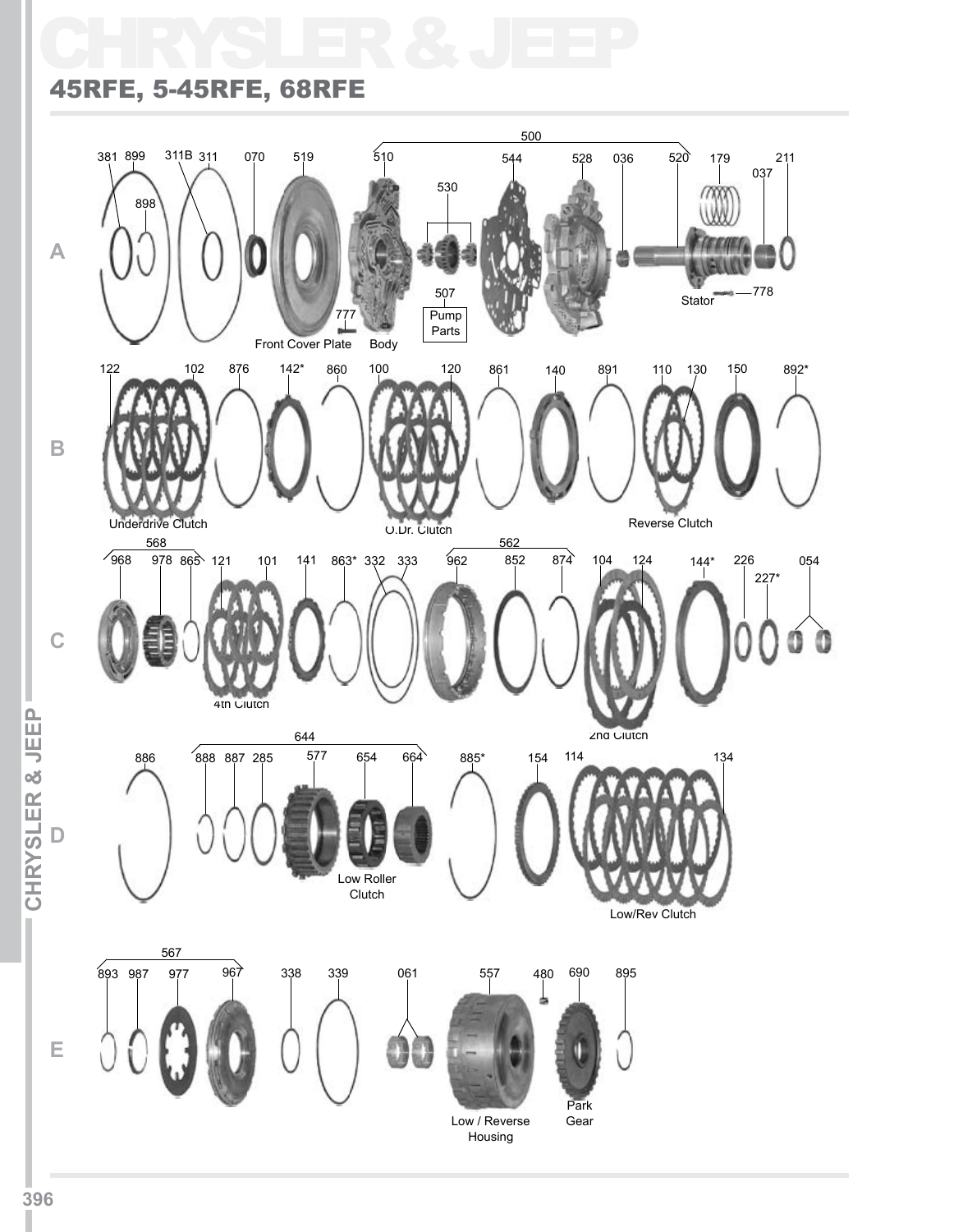# CHRYSLER & JEEP

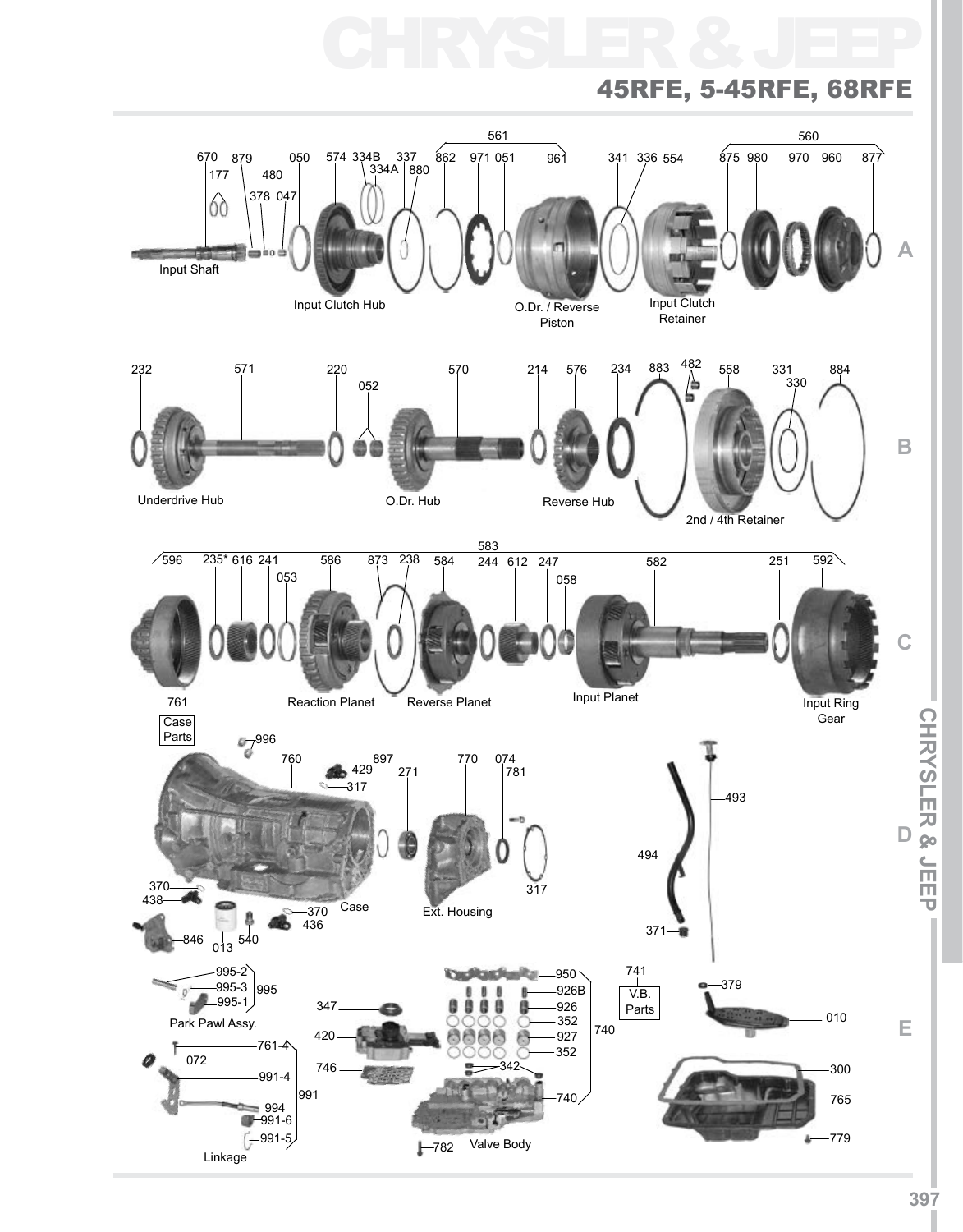### 45RFE, 5-45RFE, 68RFE

|                | ILL# Part#                 |  |                                                  | QTY | REF# |  |  |  |
|----------------|----------------------------|--|--------------------------------------------------|-----|------|--|--|--|
|                |                            |  | <b>OVERHAUL KITS, PISTON KITS &amp; SUB KITS</b> |     |      |  |  |  |
|                |                            |  |                                                  |     |      |  |  |  |
|                |                            |  |                                                  |     |      |  |  |  |
|                |                            |  |                                                  |     |      |  |  |  |
|                |                            |  |                                                  |     |      |  |  |  |
|                |                            |  |                                                  |     |      |  |  |  |
|                |                            |  |                                                  |     |      |  |  |  |
|                |                            |  |                                                  |     |      |  |  |  |
|                |                            |  |                                                  |     |      |  |  |  |
|                |                            |  |                                                  |     |      |  |  |  |
|                |                            |  |                                                  |     |      |  |  |  |
|                |                            |  |                                                  |     |      |  |  |  |
|                | <b>MASTER L/STEEL KITS</b> |  |                                                  |     |      |  |  |  |
|                |                            |  |                                                  |     |      |  |  |  |
|                |                            |  |                                                  |     |      |  |  |  |
|                |                            |  |                                                  |     |      |  |  |  |
|                |                            |  |                                                  |     |      |  |  |  |
|                |                            |  |                                                  |     |      |  |  |  |
|                |                            |  |                                                  |     |      |  |  |  |
|                |                            |  | <b>MASTER W/STEELS KITS</b>                      |     |      |  |  |  |
|                |                            |  |                                                  |     |      |  |  |  |
|                |                            |  |                                                  |     |      |  |  |  |
|                |                            |  |                                                  |     |      |  |  |  |
|                |                            |  |                                                  |     |      |  |  |  |
|                |                            |  |                                                  |     |      |  |  |  |
|                |                            |  |                                                  |     |      |  |  |  |
|                |                            |  |                                                  |     |      |  |  |  |
|                |                            |  | <b>FILTERS</b>                                   |     |      |  |  |  |
|                |                            |  |                                                  |     |      |  |  |  |
|                |                            |  |                                                  |     |      |  |  |  |
|                |                            |  |                                                  |     |      |  |  |  |
|                |                            |  |                                                  |     |      |  |  |  |
|                |                            |  |                                                  |     |      |  |  |  |
|                |                            |  |                                                  |     |      |  |  |  |
|                |                            |  |                                                  |     |      |  |  |  |
|                |                            |  | <b>BUSHINGS</b>                                  |     |      |  |  |  |
|                |                            |  |                                                  |     |      |  |  |  |
|                |                            |  |                                                  |     |      |  |  |  |
| உ              |                            |  |                                                  |     |      |  |  |  |
| ш              |                            |  |                                                  |     |      |  |  |  |
| ш              |                            |  |                                                  |     |      |  |  |  |
|                |                            |  |                                                  |     |      |  |  |  |
| œ              |                            |  |                                                  |     |      |  |  |  |
|                |                            |  |                                                  |     |      |  |  |  |
| $\alpha$       |                            |  |                                                  |     |      |  |  |  |
| ш              |                            |  |                                                  |     |      |  |  |  |
| ഗ              |                            |  |                                                  |     |      |  |  |  |
|                |                            |  |                                                  |     |      |  |  |  |
| ĬΜ             |                            |  |                                                  |     |      |  |  |  |
| I              |                            |  | <b>METAL CLAD SEALS</b>                          |     |      |  |  |  |
| $\overline{C}$ |                            |  |                                                  |     |      |  |  |  |
|                |                            |  |                                                  |     |      |  |  |  |
|                |                            |  |                                                  |     |      |  |  |  |
|                |                            |  |                                                  |     |      |  |  |  |
|                |                            |  |                                                  |     |      |  |  |  |
|                |                            |  |                                                  |     |      |  |  |  |
|                |                            |  |                                                  |     |      |  |  |  |
|                |                            |  |                                                  |     |      |  |  |  |
|                |                            |  |                                                  |     |      |  |  |  |
|                |                            |  | <b>FRICTIONS</b>                                 |     |      |  |  |  |
|                |                            |  |                                                  |     |      |  |  |  |
|                |                            |  |                                                  |     |      |  |  |  |
|                |                            |  |                                                  |     |      |  |  |  |
|                |                            |  |                                                  |     |      |  |  |  |
|                |                            |  |                                                  |     |      |  |  |  |
|                |                            |  |                                                  |     |      |  |  |  |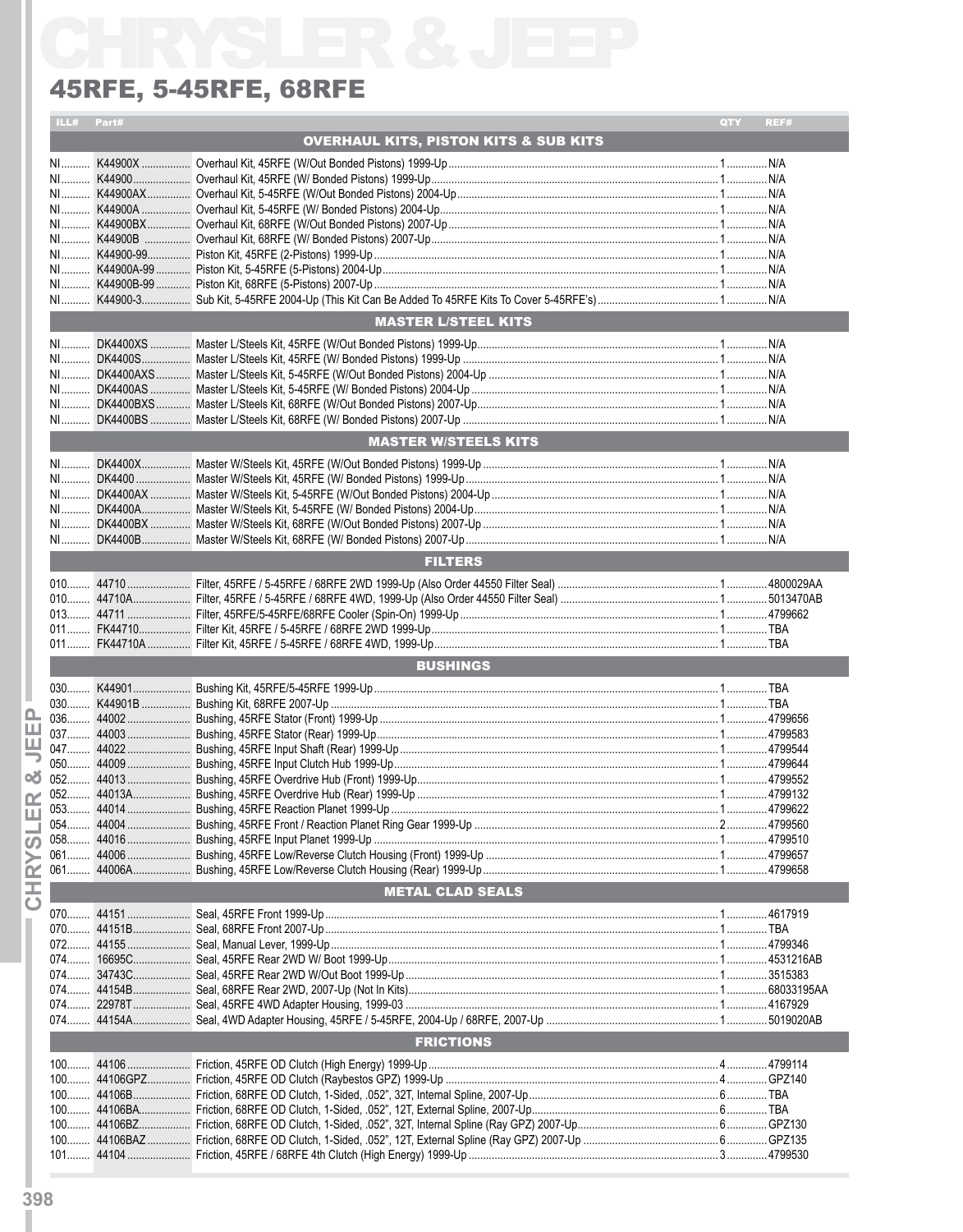| ILL# Part# |                               | <b>QTY</b> | REF# |
|------------|-------------------------------|------------|------|
|            |                               |            |      |
|            |                               |            |      |
|            |                               |            |      |
|            |                               |            |      |
|            |                               |            |      |
|            |                               |            |      |
|            |                               |            |      |
|            |                               |            |      |
|            |                               |            |      |
|            |                               |            |      |
|            |                               |            |      |
|            |                               |            |      |
|            |                               |            |      |
|            | <b>STEELS</b>                 |            |      |
|            |                               |            |      |
|            |                               |            |      |
|            |                               |            |      |
|            |                               |            |      |
|            |                               |            |      |
|            |                               |            |      |
|            |                               |            |      |
|            |                               |            |      |
|            |                               |            |      |
|            | <b>PRESSURE PLATES</b>        |            |      |
|            |                               |            |      |
|            |                               |            |      |
|            |                               |            |      |
|            |                               |            |      |
|            |                               |            |      |
|            |                               |            |      |
|            |                               |            |      |
|            |                               |            |      |
|            |                               |            |      |
|            |                               |            |      |
|            |                               |            |      |
|            |                               |            |      |
|            |                               |            |      |
|            |                               |            |      |
|            |                               |            |      |
|            |                               |            |      |
|            | <b>VALVE BODY KITS</b>        |            |      |
|            |                               |            |      |
|            |                               |            |      |
|            | <b>SEALING RINGS</b>          |            |      |
|            |                               |            |      |
|            |                               |            |      |
|            |                               |            |      |
|            |                               |            |      |
|            |                               |            |      |
|            |                               |            |      |
|            |                               |            |      |
|            | <b>WASHERS &amp; BEARINGS</b> |            |      |
|            |                               |            |      |
|            |                               |            |      |
|            |                               |            |      |
|            |                               |            |      |
|            |                               |            |      |
|            |                               |            |      |
|            |                               |            |      |
|            |                               |            |      |
|            |                               |            |      |
|            |                               |            |      |
|            |                               |            |      |
|            |                               |            |      |
|            |                               |            |      |
|            |                               |            |      |
|            |                               |            |      |
|            |                               |            |      |
|            |                               |            |      |
|            |                               |            |      |
|            |                               |            |      |
|            |                               |            |      |
|            |                               |            |      |
|            |                               |            |      |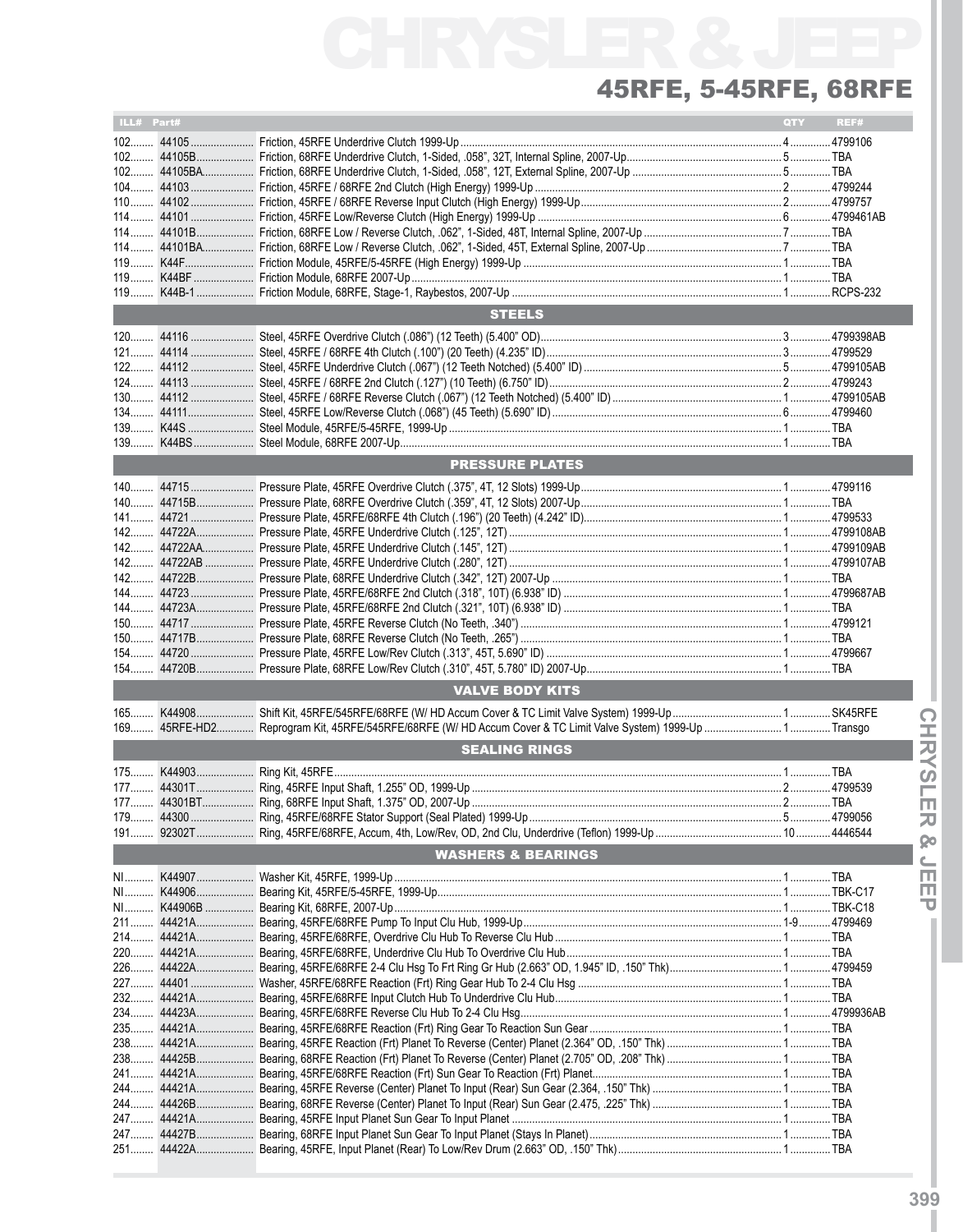### 45RFE, 5-45RFE, 68RFE

|     |            | <b>45RFE, 5-45RFE, 68RFE</b>           |            |      |
|-----|------------|----------------------------------------|------------|------|
|     | ILL# Part# |                                        | <b>OTY</b> | REF# |
|     |            |                                        |            |      |
|     |            |                                        |            |      |
|     |            |                                        |            |      |
|     |            |                                        |            |      |
|     |            |                                        |            |      |
|     |            |                                        |            |      |
|     |            | <b>GASKETS &amp; RUBBER COMPONENTS</b> |            |      |
|     |            |                                        |            |      |
|     |            |                                        |            |      |
|     |            |                                        |            |      |
|     |            |                                        |            |      |
|     |            |                                        |            |      |
|     |            |                                        |            |      |
|     |            |                                        |            |      |
|     |            |                                        |            |      |
|     |            |                                        |            |      |
|     |            |                                        |            |      |
|     |            |                                        |            |      |
|     |            |                                        |            |      |
|     |            |                                        |            |      |
|     |            |                                        |            |      |
|     |            |                                        |            |      |
|     |            | <b>TECHNICAL MANUALS</b>               |            |      |
|     |            |                                        |            |      |
|     |            |                                        |            |      |
|     |            | <b>ELECTRICAL COMPONENTS</b>           |            |      |
|     |            |                                        |            |      |
|     |            |                                        |            |      |
|     |            |                                        |            |      |
|     |            |                                        |            |      |
|     |            |                                        |            |      |
|     |            |                                        |            |      |
|     |            |                                        |            |      |
|     |            |                                        |            |      |
|     |            |                                        |            |      |
|     |            |                                        |            |      |
|     |            | <b>PUMPS &amp; PUMP COMPONENTS</b>     |            |      |
|     |            |                                        |            |      |
|     |            |                                        |            |      |
|     |            |                                        |            |      |
|     |            |                                        |            |      |
|     |            |                                        |            |      |
|     |            |                                        |            |      |
|     |            |                                        |            |      |
|     |            |                                        |            |      |
|     |            |                                        |            |      |
|     |            |                                        |            |      |
|     |            |                                        |            |      |
|     |            |                                        |            |      |
|     |            |                                        |            |      |
|     |            |                                        |            |      |
|     |            |                                        |            |      |
|     |            |                                        |            |      |
|     |            |                                        |            |      |
|     |            |                                        |            |      |
|     |            |                                        |            |      |
|     |            |                                        |            |      |
|     |            |                                        |            |      |
|     |            |                                        |            |      |
|     |            |                                        |            |      |
|     |            | <b>DRUMS &amp; CLUTCH HUBS</b>         |            |      |
|     |            |                                        |            |      |
| 554 |            |                                        |            |      |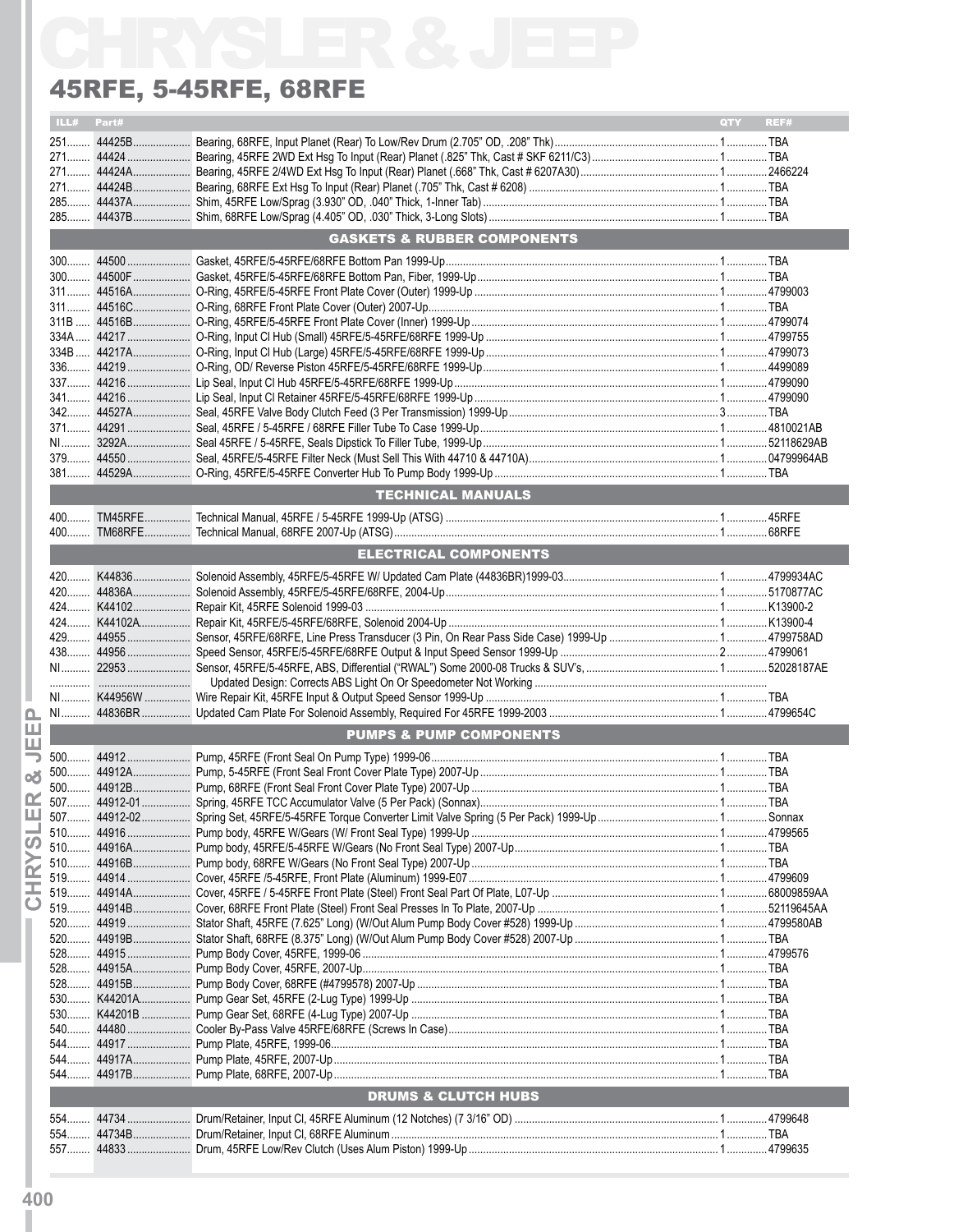| ILL# Part# |                     |                                            | <b>QTY</b> | REF# |  |  |  |
|------------|---------------------|--------------------------------------------|------------|------|--|--|--|
|            |                     |                                            |            |      |  |  |  |
|            |                     |                                            |            |      |  |  |  |
|            |                     |                                            |            |      |  |  |  |
|            |                     |                                            |            |      |  |  |  |
|            |                     |                                            |            |      |  |  |  |
|            |                     |                                            |            |      |  |  |  |
|            |                     |                                            |            |      |  |  |  |
|            |                     |                                            |            |      |  |  |  |
|            |                     |                                            |            |      |  |  |  |
|            |                     |                                            |            |      |  |  |  |
|            |                     |                                            |            |      |  |  |  |
|            |                     |                                            |            |      |  |  |  |
|            |                     |                                            |            |      |  |  |  |
|            |                     |                                            |            |      |  |  |  |
|            |                     |                                            |            |      |  |  |  |
|            |                     |                                            |            |      |  |  |  |
|            |                     |                                            |            |      |  |  |  |
|            |                     |                                            |            |      |  |  |  |
|            |                     | <b>PLANETS, RING GEARS &amp; SUN GEARS</b> |            |      |  |  |  |
|            |                     |                                            |            |      |  |  |  |
|            |                     |                                            |            |      |  |  |  |
|            |                     |                                            |            |      |  |  |  |
|            |                     |                                            |            |      |  |  |  |
|            |                     |                                            |            |      |  |  |  |
|            |                     |                                            |            |      |  |  |  |
|            |                     |                                            |            |      |  |  |  |
|            |                     |                                            |            |      |  |  |  |
|            |                     |                                            |            |      |  |  |  |
|            |                     |                                            |            |      |  |  |  |
|            |                     |                                            |            |      |  |  |  |
|            |                     |                                            |            |      |  |  |  |
|            |                     |                                            |            |      |  |  |  |
|            |                     |                                            |            |      |  |  |  |
|            |                     |                                            |            |      |  |  |  |
|            |                     |                                            |            |      |  |  |  |
|            |                     |                                            |            |      |  |  |  |
|            |                     |                                            |            |      |  |  |  |
|            |                     | <b>SPRAGS &amp; ONE WAY CLUTCHES</b>       |            |      |  |  |  |
|            |                     |                                            |            |      |  |  |  |
|            |                     |                                            |            |      |  |  |  |
|            |                     |                                            |            |      |  |  |  |
|            |                     |                                            |            |      |  |  |  |
|            |                     |                                            |            |      |  |  |  |
|            |                     | <b>SHAFTS</b>                              |            |      |  |  |  |
|            |                     |                                            |            |      |  |  |  |
|            |                     |                                            |            |      |  |  |  |
|            |                     |                                            |            |      |  |  |  |
|            |                     |                                            |            |      |  |  |  |
|            |                     |                                            |            |      |  |  |  |
|            |                     |                                            |            |      |  |  |  |
|            |                     | <b>VALVE BODIES (DACCO VB#)</b>            |            |      |  |  |  |
|            |                     |                                            |            |      |  |  |  |
|            |                     |                                            |            |      |  |  |  |
|            |                     |                                            |            |      |  |  |  |
|            | <b>VALVE BODIES</b> |                                            |            |      |  |  |  |
| 740        |                     |                                            |            |      |  |  |  |
|            |                     |                                            |            |      |  |  |  |
| 740        |                     |                                            |            |      |  |  |  |
|            |                     | <b>VALVE BODY COMPONENTS</b>               |            |      |  |  |  |
|            |                     |                                            |            |      |  |  |  |
|            |                     |                                            |            |      |  |  |  |
|            |                     |                                            |            |      |  |  |  |
| 741        |                     |                                            |            |      |  |  |  |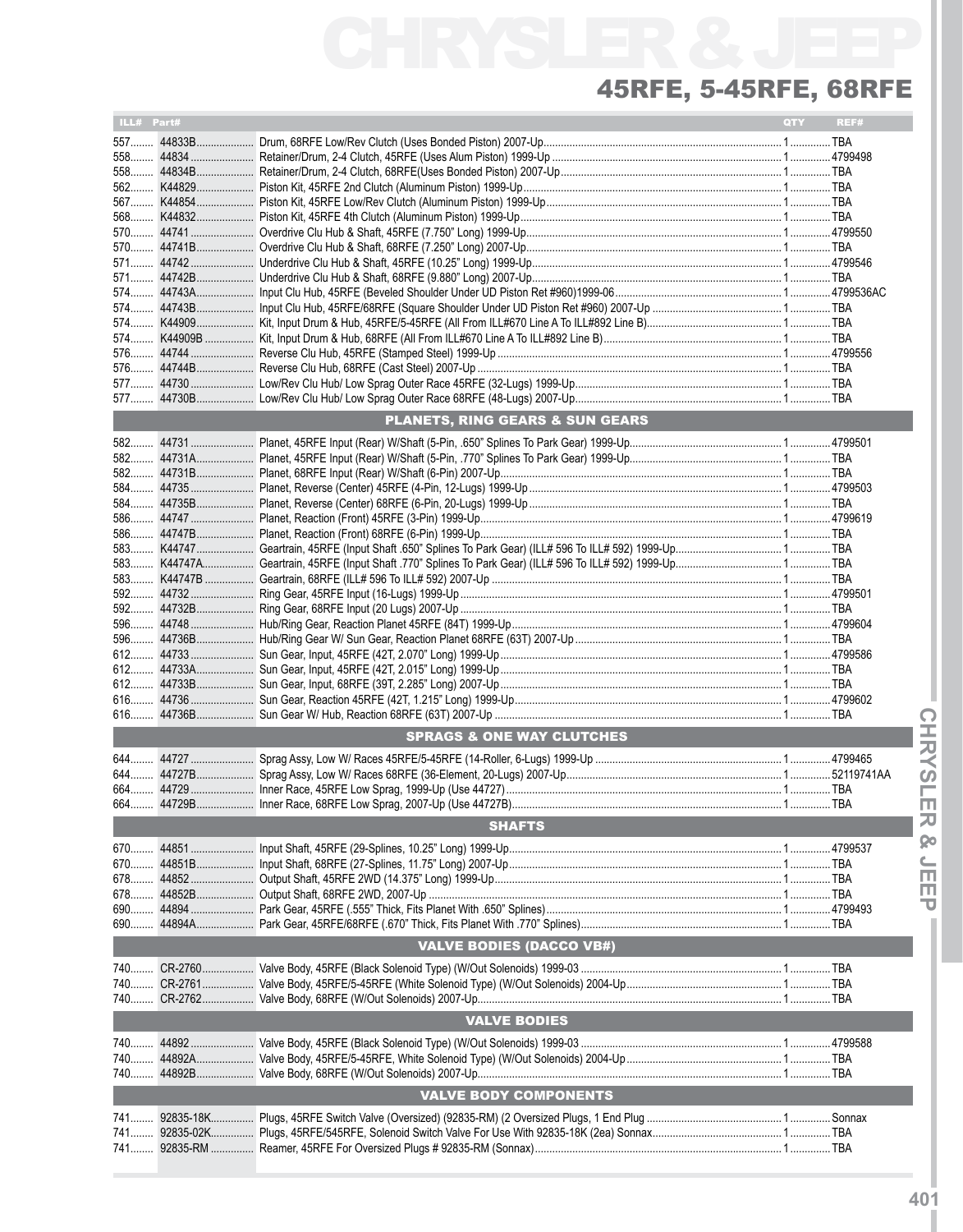### 45RFE, 5-45RFE, 68RFE

|       |            | <b>45RFE, 5-45RFE, 68RFE</b>     |            |      |
|-------|------------|----------------------------------|------------|------|
|       | ILL# Part# |                                  | <b>QTY</b> | REF# |
|       |            |                                  |            |      |
|       |            |                                  |            |      |
|       |            |                                  |            |      |
|       |            |                                  |            |      |
|       |            |                                  |            |      |
|       |            |                                  |            |      |
|       |            |                                  |            |      |
|       |            |                                  |            |      |
|       |            | <b>CASES &amp; HOUSINGS</b>      |            |      |
|       |            |                                  |            |      |
|       |            |                                  |            |      |
|       |            |                                  |            |      |
|       |            |                                  |            |      |
|       |            |                                  |            |      |
|       |            |                                  |            |      |
|       |            |                                  |            |      |
|       |            |                                  |            |      |
|       |            |                                  |            |      |
|       |            | <b>SNAP RINGS</b>                |            |      |
|       |            |                                  |            |      |
|       |            |                                  |            |      |
|       |            |                                  |            |      |
|       |            |                                  |            |      |
|       |            |                                  |            |      |
|       |            |                                  |            |      |
|       |            |                                  |            |      |
|       |            |                                  |            |      |
|       |            |                                  |            |      |
|       |            |                                  |            |      |
|       |            |                                  |            |      |
|       |            |                                  |            |      |
|       |            |                                  |            |      |
|       |            |                                  |            |      |
|       |            |                                  |            |      |
|       |            |                                  |            |      |
|       |            |                                  |            |      |
|       |            |                                  |            |      |
|       |            |                                  |            |      |
|       |            |                                  |            |      |
|       |            |                                  |            |      |
|       |            |                                  |            |      |
|       |            |                                  |            |      |
|       |            |                                  |            |      |
|       |            |                                  |            |      |
|       |            |                                  |            |      |
|       |            |                                  |            |      |
|       |            |                                  |            |      |
|       |            |                                  |            |      |
|       |            | PISTONS, SPRINGS & MISCELLANEOUS |            |      |
| $926$ |            |                                  |            |      |
|       |            |                                  |            |      |
|       |            |                                  |            |      |
|       |            |                                  |            |      |
|       |            |                                  |            |      |
|       |            |                                  |            |      |
|       |            |                                  |            |      |
|       |            |                                  |            |      |
|       |            |                                  |            |      |
|       |            |                                  |            |      |
|       |            |                                  |            |      |
|       |            |                                  |            |      |
|       |            |                                  |            |      |